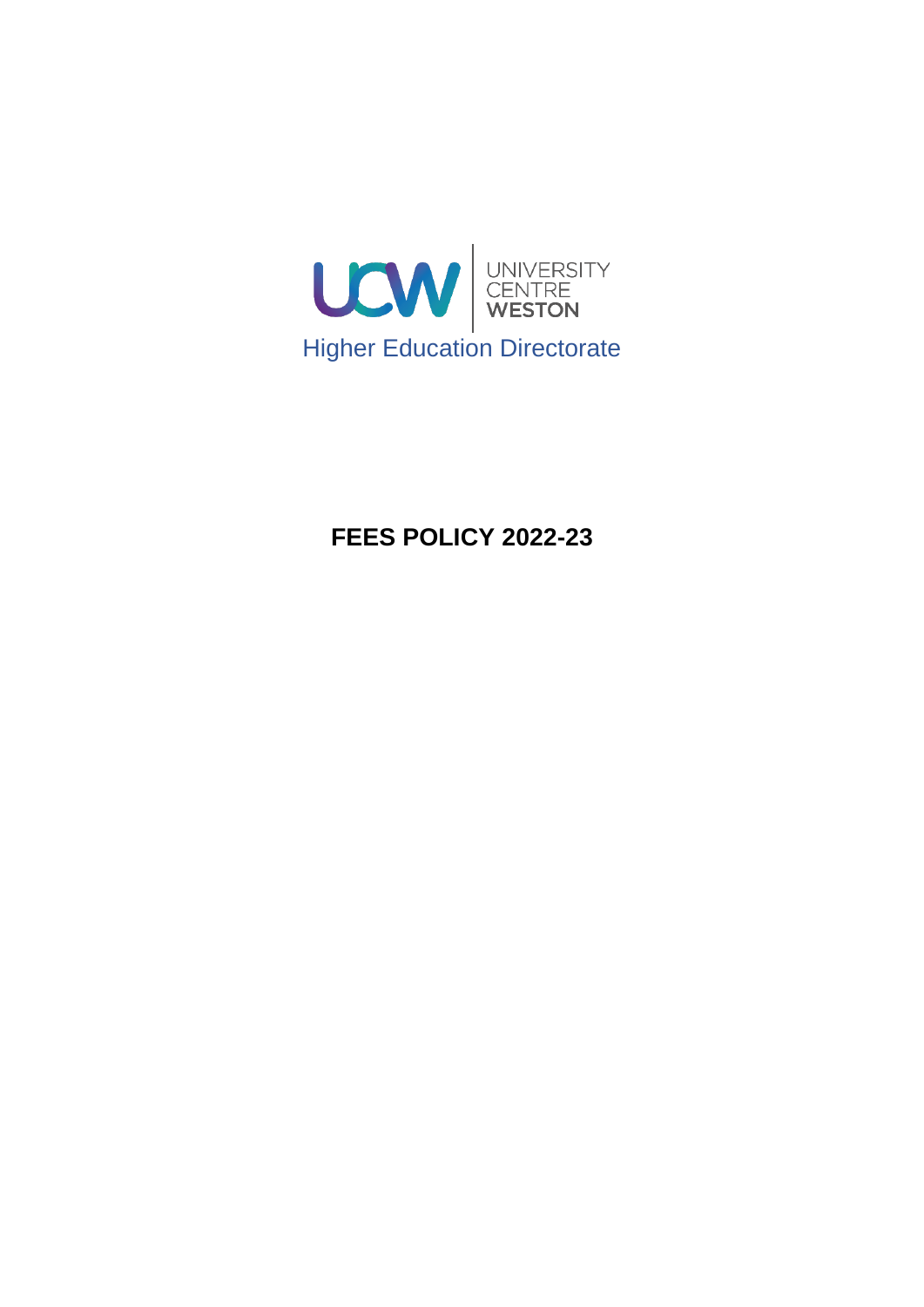

#### **Change Control**

| Version:                      |  |
|-------------------------------|--|
| Date approved by HEBS/HEDMT   |  |
| Date approved by Students:    |  |
| Date approved by CLB:         |  |
| Date approved by Corporation: |  |
| Name of policy holder:        |  |
| Date issued:                  |  |
| <b>Review date:</b>           |  |

| <b>Version</b> | $Type -$<br>New/Replacement/Review | <b>Date</b> | <b>History</b> |
|----------------|------------------------------------|-------------|----------------|
|                |                                    |             |                |
|                |                                    |             |                |

This Policy applies to University Centre Weston (UCW) and meets the requirements of the Office for Students (OfS), the Quality Assurance Agency (QAA), and the Revised UK Quality Code. Where required guidance from the Competition and Markets Authority (CMA) and the Office of the Independent Adjudicator (OIA) will be observed.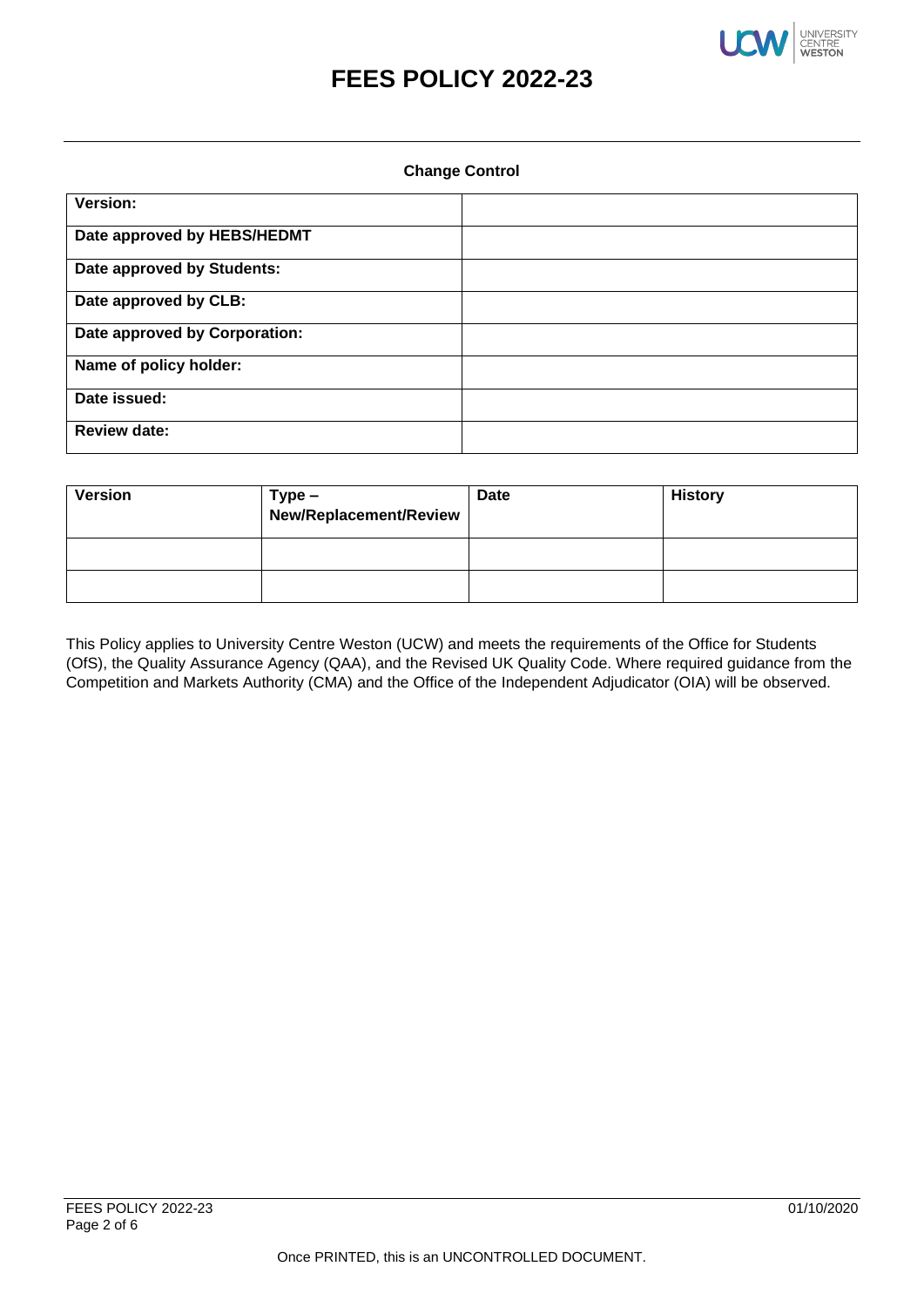

The UCW Fees Policy 2022-23 is subject to amendment, in year, due to possible changes in national funding policy or government legislative change; these will be authorised and endorsed by the Principal and Chief Executive and notified to the Corporation Finance Committee for verification. These will be well communicated to any affected students. If necessary, the Policy will be subject to interpretation by the Principal with any outcomes being retained for audit record purposes.

For the 2022-23 academic year students pursuing higher education with University Centre Weston (UCW) will be classed as one of the following:

- 1. Franchised student with one of our Higher Education partners (Bath Spa University or University of West of England, Bristol).
- 2. University Centre Weston student (validated by an awarding organisation).
- 3. Higher or Degree Apprentice.

Franchised students (students not paying their tuition fees to UCW) are subject to the finance regulations of their partner university and will pay fees directly to them (except for part time Bath Spa University courses where tuition fees will be paid direct to UCW).

UCW students are subject to the following financial regulations:

# Tuition Fees

### Full Time

- Tuition fees of £8,500 per annum are payable by all new and returning students studying upon a full time Foundation Degree.
- Tuition fees of £8,500 per annum are payable by all first- and second-year students on a Bachelors Degree. Returning third (final) year students will pay £8,250 per annum.
- Foundation Degree Animal Management students studying upon a Placement Year will pay a tuition fee of £1000.

# Part Time

#### Foundation Degrees

- The standard part-time study route for Foundation Degrees is over 3 years. New and second year part-time students on Foundation Degrees are therefore liable for tuition fees of £5,700 in year one, and £5,650 in years two and three.
- Returning students on their third (final) year or third year of study will continue to pay £5,500 per annum.

#### Bachelor's degrees

- The standard part-time study route for full Bachelor's Degrees is over 4 years. New and second year part-time students are liable for tuition fees of £6,375 per annum.
- Third- and fourth-year students will continue to pay £6187 per annum.

# Bachelor Top-up Degrees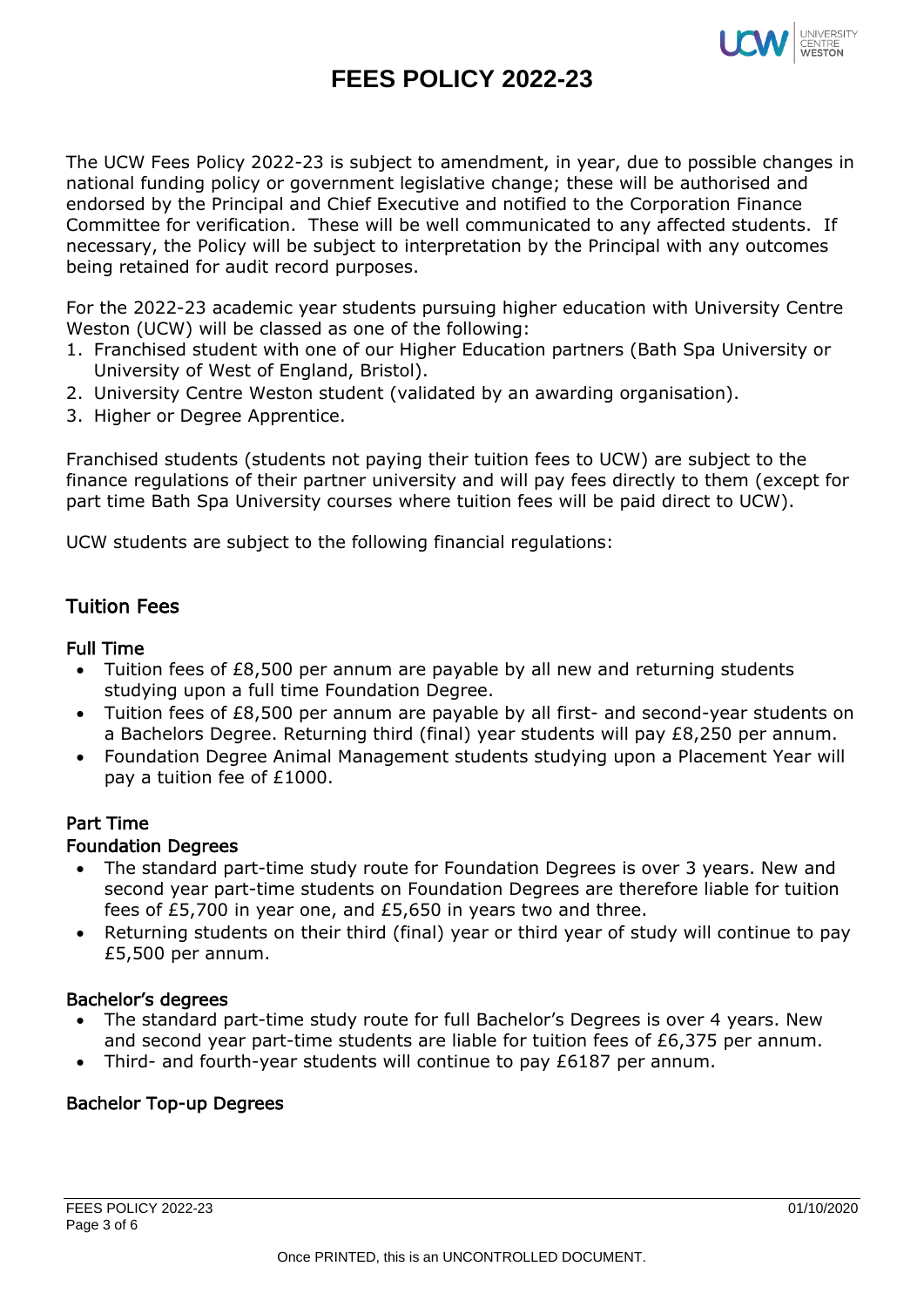

• The standard part-time study route for Bachelor's top-ups is over 2 years. New parttime students on Bachelor's top-ups are therefore liable for tuition fees of £4,250 per annum although those classed as continuing will be charged £4,125 per annum.

# HNC/HND's

• Tuition fees of £3,475 per annum are payable by all new students on all part-time Higher National Certificates or Higher National Diplomas.

Students choosing to study on a non-standard part-time route that does not have an already set tuition fee will be liable for fees on a pro rata basis, determined by the number of credits undertaken in the year, according to the appropriate full-time fee for the programme.

#### Degree / Higher Apprentices

Tuition fees for Higher / Degree Apprenticeships are based on the appropriate banding as set out by the Department for Education / ESFA. The tuition fees for Degree and Higher apprentices will be agreed with the employer; and will usually be paid monthly throughout the duration of the course by the employer. Further information regarding the fees for a higher and degree apprenticeships will be given at the point of application in consultation with the relevant employer. If there is not an agreement in place with the employer regarding payment of fees at the point of enrolment, then the student will be deemed as self-funding and will be required to make arrangements for payment themselves.

### International Students

- Tuition fees of £12,500 per annum are payable by all international students, EU, other EEA and Swiss National students.
- Students will also be required to obtain a Student visa and pay the Immigration Health Surcharge at extra cost.
- Continuing EU students who are eligible for the EU Settlement Scheme and those with Settled Status will pay the relevant "home" fee, as indicated above, for the duration of their course.
- Students are required to pay a 50% non-refundable deposit prior to a Confirmation of Acceptance for Studies (CAS) being issued. The remaining 50% is payable at enrolment with UCW.

# Payments

The majority of students will be able to access Tuition Fee Loans via the Student Loans Company (SLC) – the SLC letter must be provided at the time of enrolment. If the SLC letter is not available at enrolment students will be invoiced; invoices will be cancelled as soon as the SLC letter is provided to UCW. It is the students' responsibility to present this letter to the Higher Education Academic Registry Team (HEART).

Sponsored/self-funding students may opt for one of the following for payment of fees:

- Full payment at enrolment.
- Instalment plan set up through the Weston College Group online shop.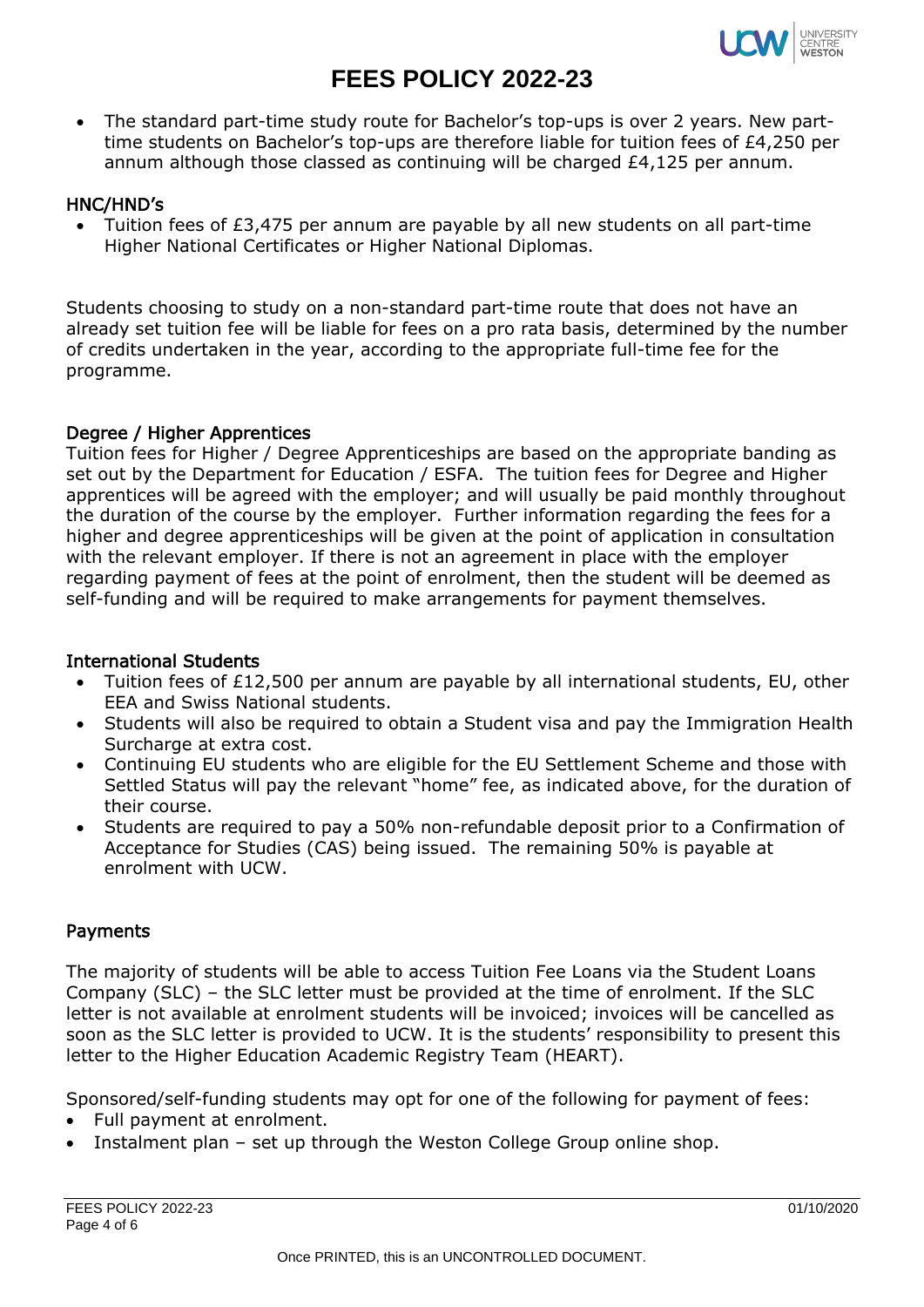

• To be invoiced – students can make payments against the invoice throughout the year via the online shop. The invoice amount must be paid by the end of the academic year.

Sponsored students will need to bring in a letter or purchase order from their sponsor confirming that they are paying the fees to claim payment. If students do not have an authorising letter, then an invoice will be raised in their name.

#### Withdrawals

Students who leave during the academic year will be expected to pay the following tuition fees:

| Withdrawal date:                  | Fee Liability                 |
|-----------------------------------|-------------------------------|
| Less than 2 weeks after enrolment | Nil                           |
| Before the end of the first term  | 25% of the full tuition fees  |
| Before the end of the second term | 50% of the full tuition fees  |
| After the start of the last term  | 100% of the full tuition fees |

If a student withdraws less than two weeks after enrolment, then they may be subject to a one-off administration fee of £150.

# Retake Costs

- 1. Students who have been allowed to trail a module(s) into the next academic year, along with their other scheduled modules, will not be subject to any additional fee liability.
- 2. Students who are retaking the year will be liable to a pro-rata fee based on the size of the module(s) being undertaken.
- 3. Students who are having an additional attempt at a module but who will not be in attendance during the academic year (and those classed as 'exam only') will be subject to an administration fee of £150 per module.

# **Scholarships**

UCW has several Scholarships that some students can apply for before the deadline of the 14<sup>th</sup> October 2022. Eligibility will be assessed on an individual basis and students need to meet certain eligibility criteria, such as level of attendance (above 80%) and paying tuition fees via the Student Loan Company, or through self-funding means. Students that are not paying their fees themselves (sponsored by an employer or a Higher/Degree Apprentice) are not eligible for a Scholarship with UCW.

#### **Bursaries**

Students paying their tuition fees to UCW directly may be eligible for a UCW Bursary. Students that are paying a tuition of £8,500 through a Tuition Fee Loan and have a household income of less than £25,000, will automatically be eligible and will then be